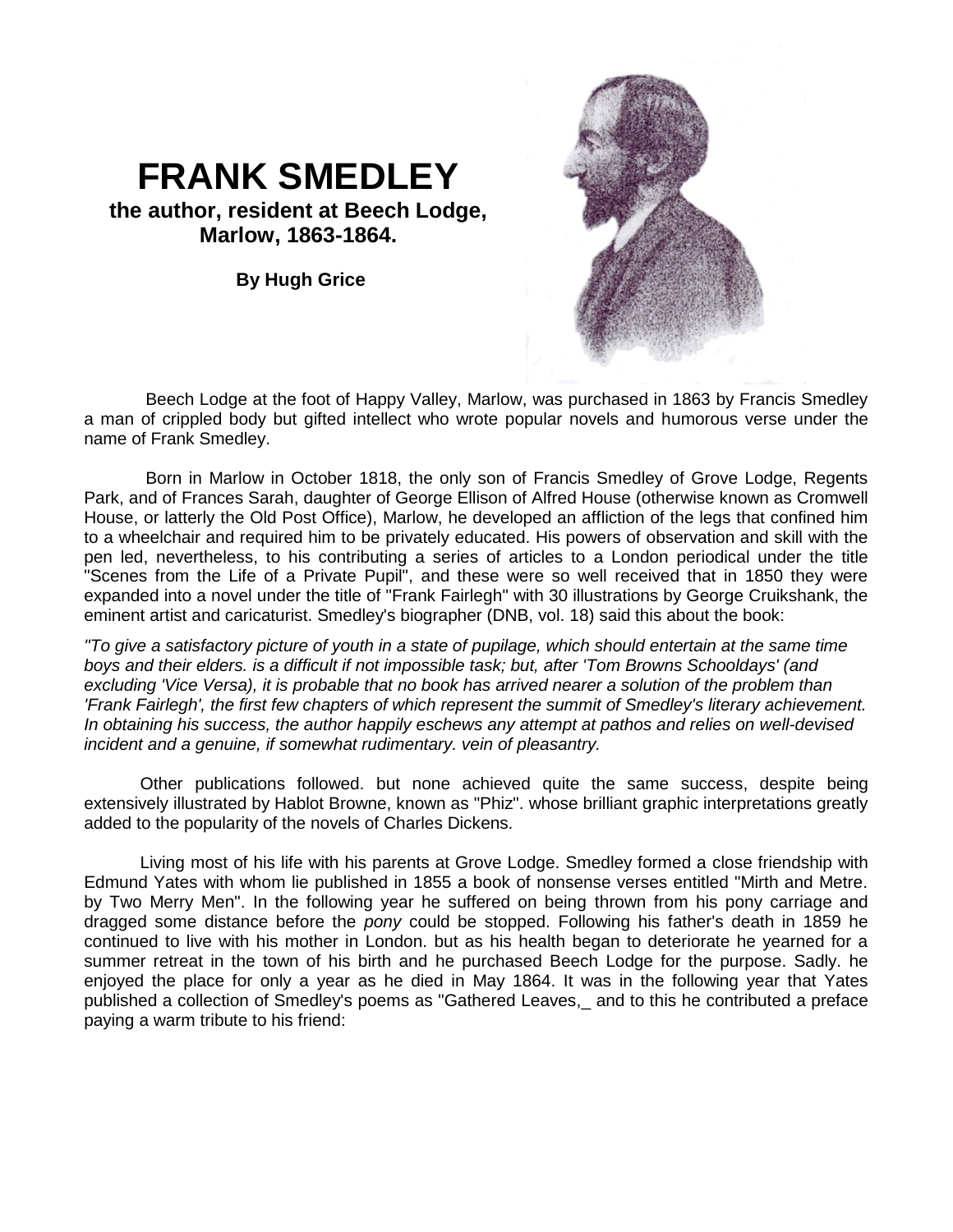*"His physical malady had kept his intercourse with the world so restricted, that while his mind was full, strong and manly,, his experiences of certain sides of life were as pure and unsullied as those of a young girl. All the impulses of his soul were deepset, earliest. fervent, and generous.........He had the strong liking and dislikes, petulances, love of small jokes, desire of praise, and irritation at small annoyances, which are frequently found in women; but, on the other hand, he had a magnanimity, an amount of patient long-suffering, and a courage, both moral and physical, such as are given to few men. He was of unsullied honour, and unswerving integrity, impatient of double-dealing; impetuous. yet easily guided; simple minded, and of fervent faith. "*

Similar expressions of esteem were contained in the Gentleman's Magazine (1864. i, 811) where the Northern Whig was quoted as saying:

*"The deceased was perhaps one of the most remarkable instances of the triumph of mental vigour over bodily infirmity that the history of literature recalls. From his infancy the late Mr. Smedley was afflicted with the most distressing* 



*The estate of Francis Smedley in Happy Valley, Marlow*

*deformity - natural malformation to such an extent that he could neither walk, nor ride, nor indulge in any active exercise whatever. By a curious antithesis to his normal invalid condition, the whole bent of his taste was in the direction of manly power, feats of physical prowess, bold action, and daring enterprise. No reader of 'Henry Coverdale's Courtship'.' Lewis Arundel. or' The Fortunes of the Colville Family'' would have conceived that the author was a life-long cripple who could not even sit at a desk and hold a pen without the aid of special appliances: who had never participated in any of the manly and vigorous scenes which he loved so much to depict in powerful and animated language; who seemed shut out by nature by his birth from all hope of ever taking part in the world or its ways: and who yet by an effort of the strong will and stout heart that were given him, made himself a name in literature and a place in society, and lived an object of tender regard and affectionate esteem among all his friends."*

That Smedley was indeed well adjusted to his infirmity is illustrated by an extract from "Frank Fairlegh" where, at the penultimate of the 496 page novel, the chief character acting out the author's sentiments says :

*"Reader, the interest of my story, always supposing it to have possessed any in your eyes, is now over. Since the occurrence of the events I have just related, the course of my life has been smooth and, though not exempt from some share in the 'ills the flesh is heir to', an unusually happy one. "*

As to his connection with Marlow, the last word can be left to Edmund Yates who included the following in his memorial of Francis Edward Smedley :

*"On Sunday 1 May (1864) he was found by his servant, who came to call him, in a state of stupor, speedily followed by a succession of epileptic fits and by the evening he was dead. On Monday*